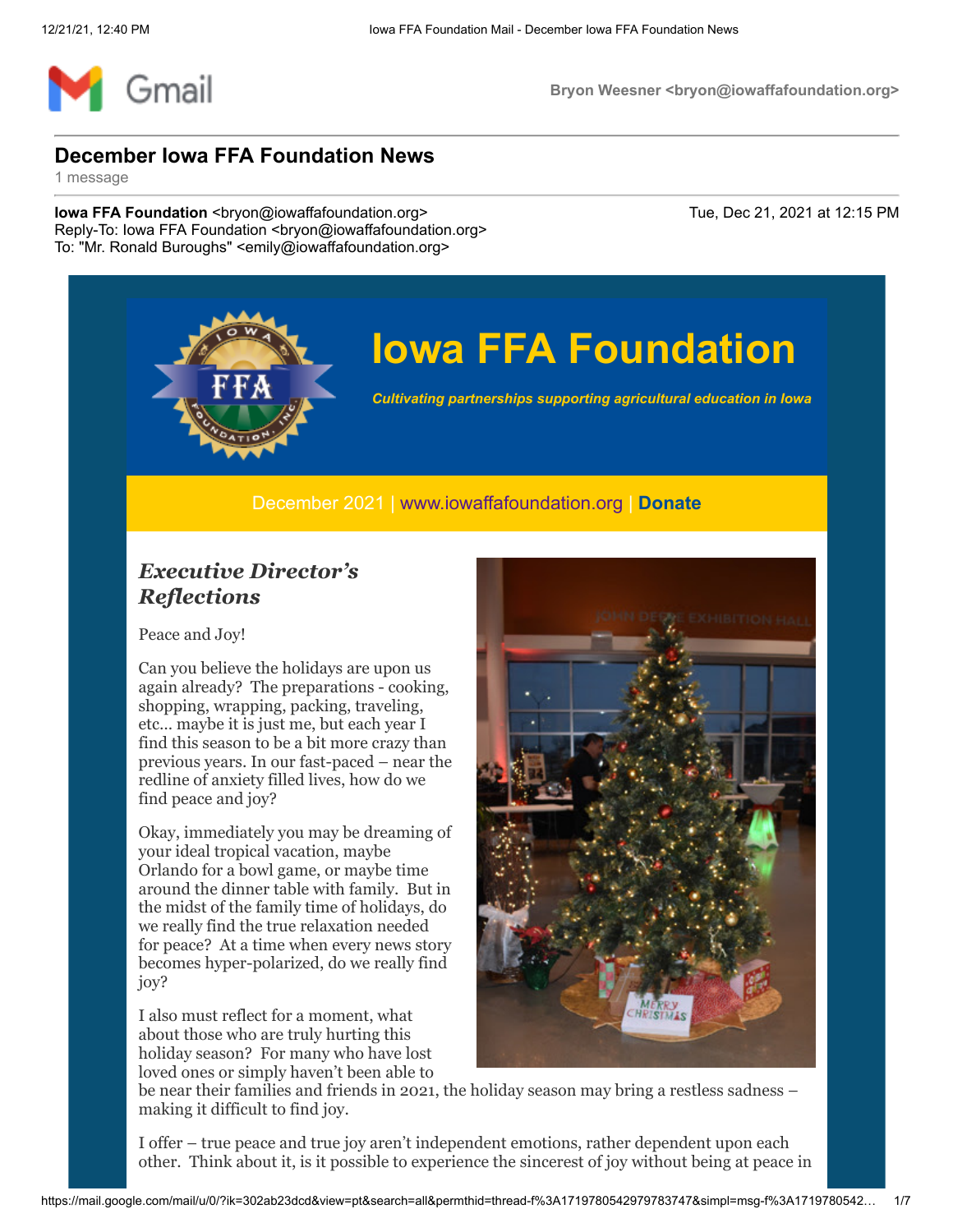your life? And similarly, once at peace, isn't it likely that joy is amplified to bring jubilation to each of our endeavors? Being around those who bring us joy, are meant to be a gift to bring us peace – they are the ones who love us most and no matter the artificial expectations the world and ourselves have placed on the circumstances, our families and friends may also be most beneficial to our peace and joy.

This holiday season, I wish each of you the fullest peace and joy – in 2021 you again have blessed our organization beyond compare. Thank you for being a source of joy and peace for more than 35,000 individuals involved in Iowa Agricultural Education.

May you have a blessed holiday season,

**~Josh**

## **Did you know?**

### **Tax Incentives For 2021 Charitable Contributions**

1. A limited \$300 universal charitable deduction for cash gifts

The law now permits taxpayers to claim a limited deduction on their 2021 federal income tax returns for cash contributions they made to certain qualifying charitable organizations (and not to donor advised funds). These taxpayers, including married individuals filing separate returns, can claim a deduction of up to \$300 for cash contributions to qualifying charities during 2021. The maximum deduction is \$600 for married individuals filing joint returns.

2. A lift on the cap on deductions for cash contributions

Contributions to public charities are generally limited to a percentage of a taxpayer's adjusted gross income (AGI). The law lifted the cap on cash contributions for those who itemize, increasing it from 60% to 100% of AGI for 2021. Any excess contributions available can be carried over to the next five years. For corporations, the law raised the annual limit from 10% to 25% of taxable income.

*Remember, all gifts must be received by December 31st 2021 to be eligible to be claimed on your 2021 tax returns. Always seek the advice of a tax professional for details on how best to reduce your tax burden.*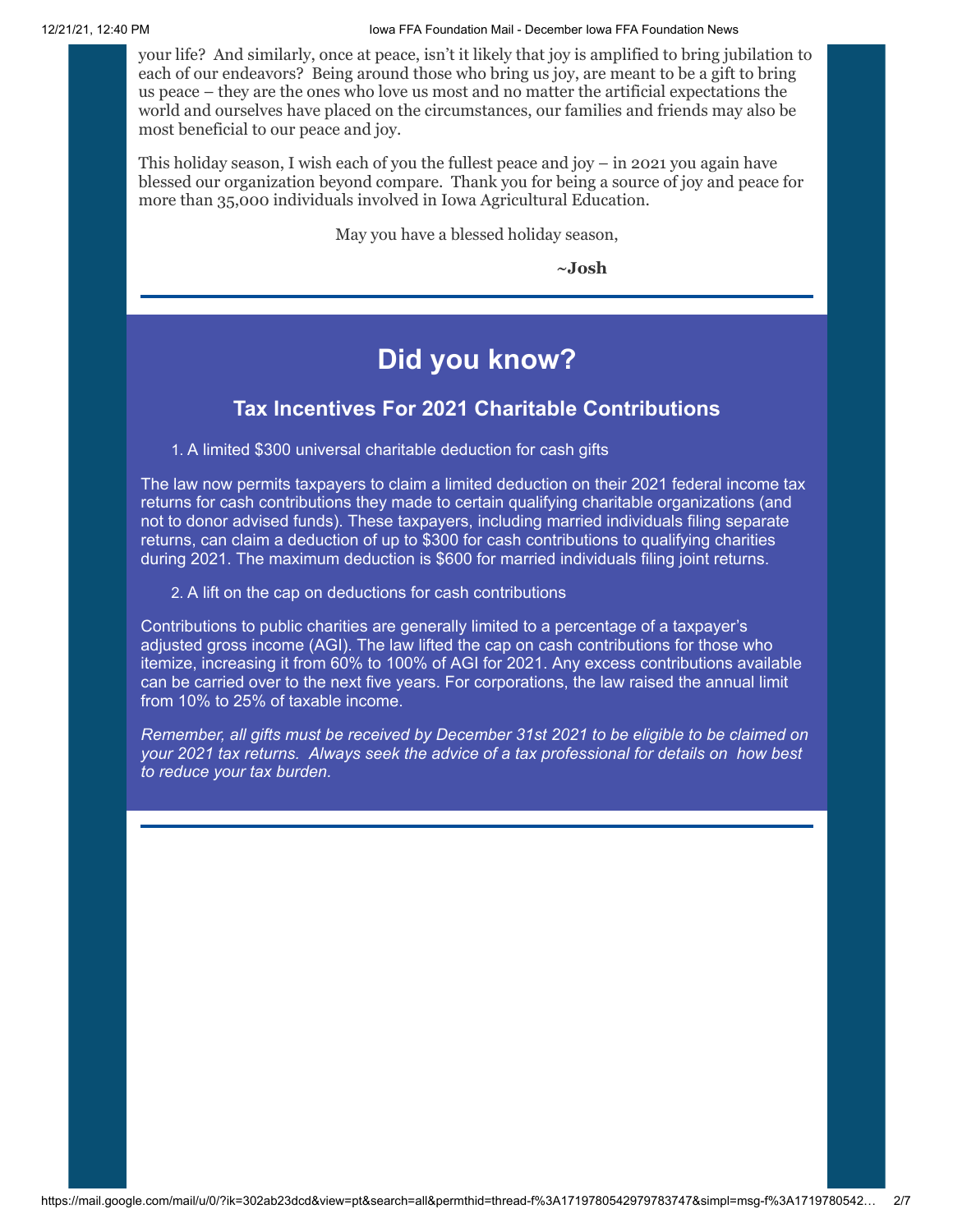

# **8th Annual Black Ties Blue Jackets Gala Tickets Are Selling Fast!**

The biggest night in Iowa Agriculture, the Black Ties Blue Jackets Gala, is returning to an in person event on Saturday, February 19th, as we welcome more than 400 supporters and friends to celebrate Agricultural Education and kick off National FFA Week in Iowa! With only a few tables left available, we are on the fast track to selling out SOON! With the virtual option also available this year, attendees that are unable to acquire in person space are encouraged to join us virtually for the event.

We hope you will be interested in supporting our mission, as we support students and educators, with our commitment to use \$50,000 of the money we raise this year to directly support starting agriculture educators as a part of the All In For Ag Ed campaign, which is working towards offering agricultural education in every school district in Iowa by 2029.

A mobile bidding platform will once again be available this year, with the auction opening up on Friday, February 4th.

Individual, couple, table & virtual ticket options are all available and include the opportunity to browse and bid on those unbelievable auction lots. All information can be found at [https://2022BlueJackets.givesmart.com](https://eml-pusa01.app.blackbaud.net/intv2/j/5EBD57AB-D9C0-4928-BA12-64C30AD99C86/r/5EBD57AB-D9C0-4928-BA12-64C30AD99C86_c16076ed-1414-4c36-9db8-d64d6a6b450c/l/79A61E5B-0086-4DEC-AC19-DDDF61D87275/c)

Make sure to get your tickets early this year! We hope to see you there - both in person and virtually.

# **2022 Scholarship**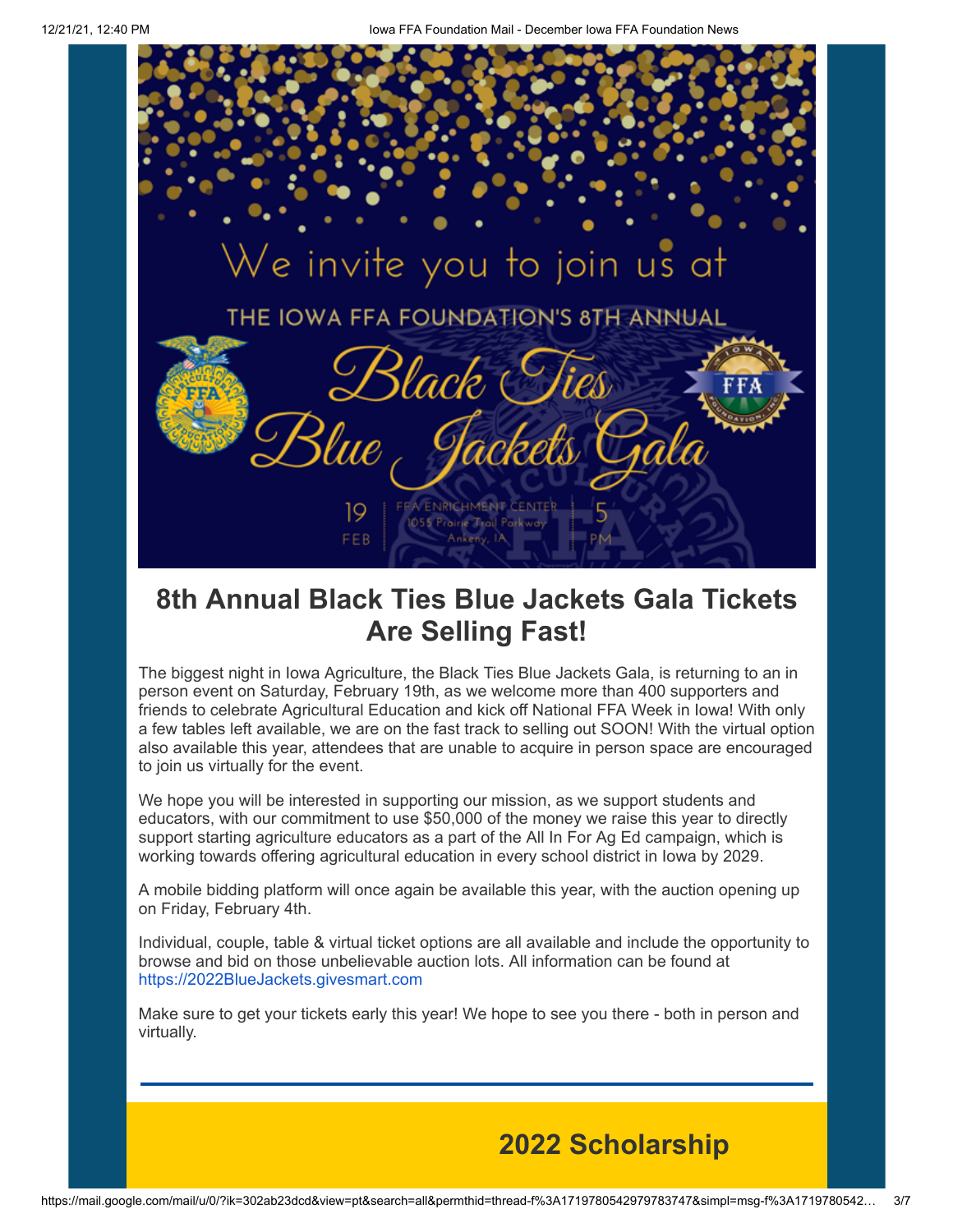

# **Applications are OPEN!**

Graduation is quickly approaching which means that the Iowa FFA Foundation has multiple scholarship opportunities available, including two new ones this year. Descriptions of the scholarships can be found below. To get more information and apply before the January 7, 2022 due date, visit https://forms.gle/ [FdQswdjkmpooXqwF8.](https://eml-pusa01.app.blackbaud.net/intv2/j/5EBD57AB-D9C0-4928-BA12-64C30AD99C86/r/5EBD57AB-D9C0-4928-BA12-64C30AD99C86_c16076ed-1414-4c36-9db8-d64d6a6b450c/l/D6082D03-7865-4FDE-97F1-D4F801988D50/c)

#### **The Haney Family Foundation Entrepreneurial Scholarship**

The Haney Family Foundation Entrepreneurial Scholarship has been established to promote and celebrate entrepreneurial innovations of Iowa FFA members. Two \$2,500 college scholarships will be presented annually to Iowa FFA members. The primary goal of this scholarship program is to encourage Iowa FFA members to prepare for a career in agriculture. These students shall have designed and developed a farming concept, business idea, product, etc. that has the potential to develop into a sound and profitable business. This scholarship is available to applicants who are undergraduate students in two or four year programs. High school seniors are eligible to apply. Scholarship may only be applied to tuition and books; no funds may be applied toward living expenses or room and board.

#### **Arthur and Susan Churchill Endowed Scholarship Program**

The Arthur and Susan Churchill Scholarship Fund will offer one scholarship to a full-time agriculture student. \$1,000 will be awarded in 2022 - half of this scholarship will be paid directly to the scholarship recipient's college in August. After successfully completing the first semester of eligible enrollment, with a minimum semester GPA of 2.75, the second payment will be made. Applicant shall be a full-time student that has been accepted into a college program that offers an agricultural degree, or a 2-year transferable ag program to go on and major in an agricultural curriculum. Applicant must attend an Iowa college or university or Minnesota State University - Mankato, NW Missouri State University, South Dakota State University or University of Nebraska. Applicant must have a high school GPA of 2.75 in a 4.0 scale and maintain that while in college. This scholarship is available to applicants who are undergraduate students in two or four year programs. High school seniors, as well as college freshmen, sophomores and juniors are eligible to apply.

#### **Dennis Selness Scholarship Program**

Applicant must have been an active FFA member each year of his/her four years of enrollment in high school agricultural education. Active FFA membership and/or FFA Alumni membership shall be continued following high school graduation. Applicant shall be a full-time student that has been accepted into a college program that offers an agricultural degree, or a 2-year transferable ag program to go on and major in an agricultural curriculum. Applicant shall enroll in one or more agriculture classes each semester of his/her scholarship year. This scholarship is available to applicants who are undergraduate students in two or four year programs. High school seniors, as well as college freshmen, sophomores and juniors are eligible to apply; Dennis Selness Scholarships can be awarded to college freshmen through seniors.

#### **DLL Financial Solutions Scholarship**

The DLL Financial Solutions Scholarship Fund will offer one scholarship each to two full-time students. Each scholarship awarded in 2022 will be \$2,350 - half of this scholarship will be paid directly to the scholarship recipient's college in August. After successfully completing the first semester of eligible enrollment, with a minimum semester GPA of 3.0, the second payment will be made. Applicant shall be an FFA member with current, active membership that has been accepted into a college program or a 2-year transferable program. Applicant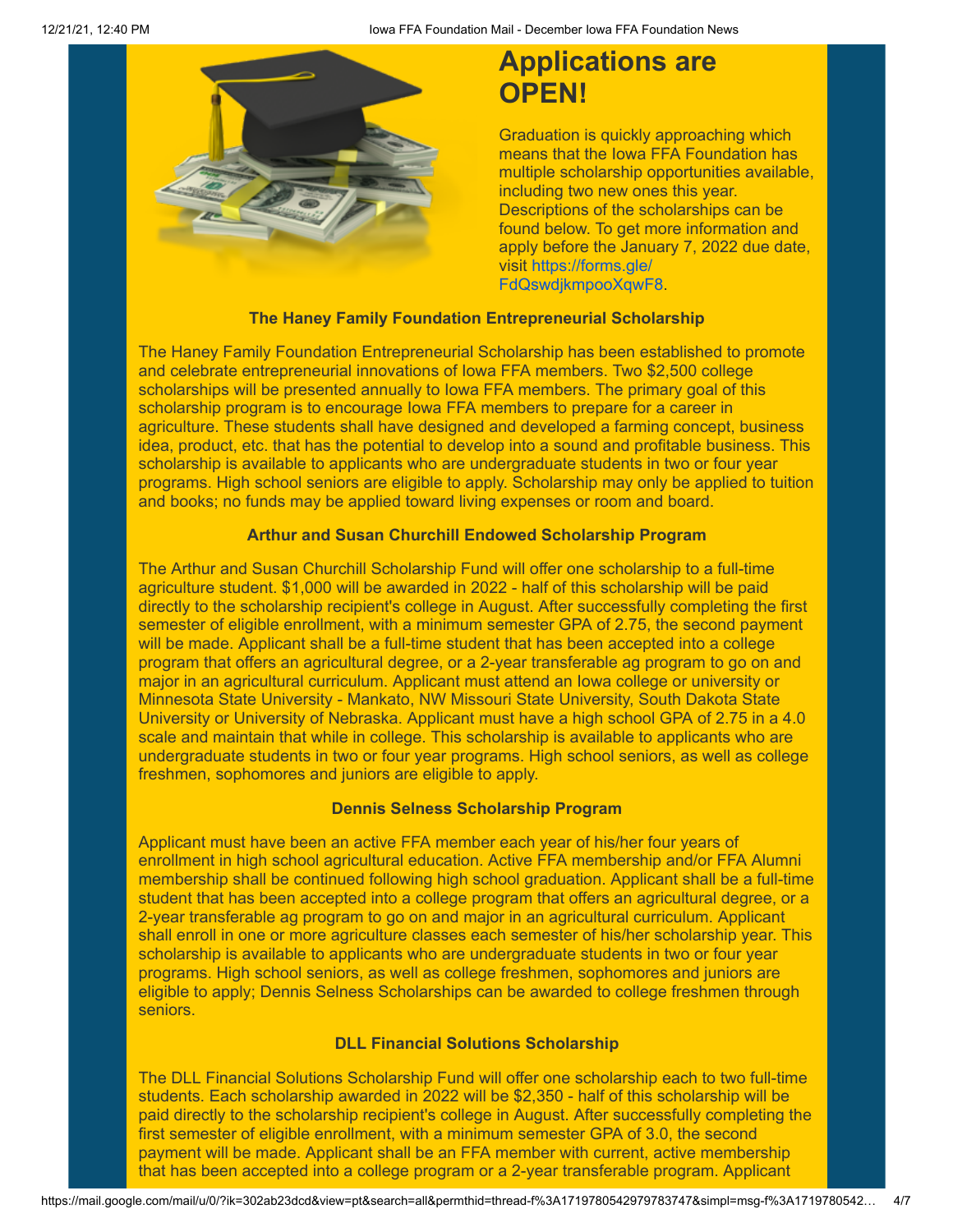must attend an Iowa college or university. Applicant must have a high school Grade Point Average of 3.0 in a 4.0 scale and maintain this 3.0 GPA while in college. This scholarship is available to high school seniors.

#### **Sinclair Tractor FFA Scholarship**

The Sinclair Tractor FFA Scholarship will offer one scholarship each to FIVE full-time students. Each scholarship awarded in 2022 will be \$2,500 - half of this scholarship will be paid directly to the scholarship recipient's college in August. After successfully completing the first semester of eligible enrollment, with a minimum semester GPA of 3.0, the second payment will be made. Applicant must be a resident within the Sinclair Tractor service territory – a home residence in one of the following 18 Iowa counties: Appanoose, Cedar, Davis, Des Moines, Henry, Iowa, Jefferson, Johnson, Keokuk, Lee, Louisa, Muscatine, Poweshiek, Scott, Van Buren, Wapello, Washington and Wayne. They must be a high school senior graduating in the spring of 2022 with a 3.0 GPA and a current and active FFA member.

#### **Severson Family Memorial FFA Scholarship**

The Severson Family Memorial Scholarship will provide one \$500 scholarship to an active, graduating senior FFA member of the Forest City, Iowa FFA Chapter. Applicant must have been accepted into a university, college or community college program with a 2.5 GPA that must be maintained while in college. Student must demonstrate a passion for agriculture, interest in pursing an agriculture career and leadership through FFA activity and community involvement.



### **IOWA FFA**

# **ALUMNI AND SUPPORTERS**

### **The 2022 State FFA Alumni Conference is January 15, 2022.**

The 2022 State Alumni Conference will be held here at the Enrichment Center on January 15, 2022. Registration starts at 9 am, with the conference beginning at 9:30. In addition to district meetings, the business meeting and awards, there will be the opportunity to joint two breakout sessions of your choice. The breakout session topics are:

1. Past State Officer Panel where they'll discuss how their Alumni supported them and how to keep the younger Alumni members engaged.

2. Clyde Johnson will be joining us again to speak on membership and tax information.

3. The Maquoketa FFA Alumni will be sharing their fundraising ideas and speaking on their new Animal Learning Center.

In the event of inclement weather, the conference will be going 100% virtual. Stay up to date on the Alumni's social media should that occur.

You can register [here](https://eml-pusa01.app.blackbaud.net/intv2/j/5EBD57AB-D9C0-4928-BA12-64C30AD99C86/r/5EBD57AB-D9C0-4928-BA12-64C30AD99C86_c16076ed-1414-4c36-9db8-d64d6a6b450c/l/467B3DC1-C90D-4050-B756-A2EF76B949F2/c) and we hope to see you on January 15th to join us in celebrating Iowa FFA Alumni!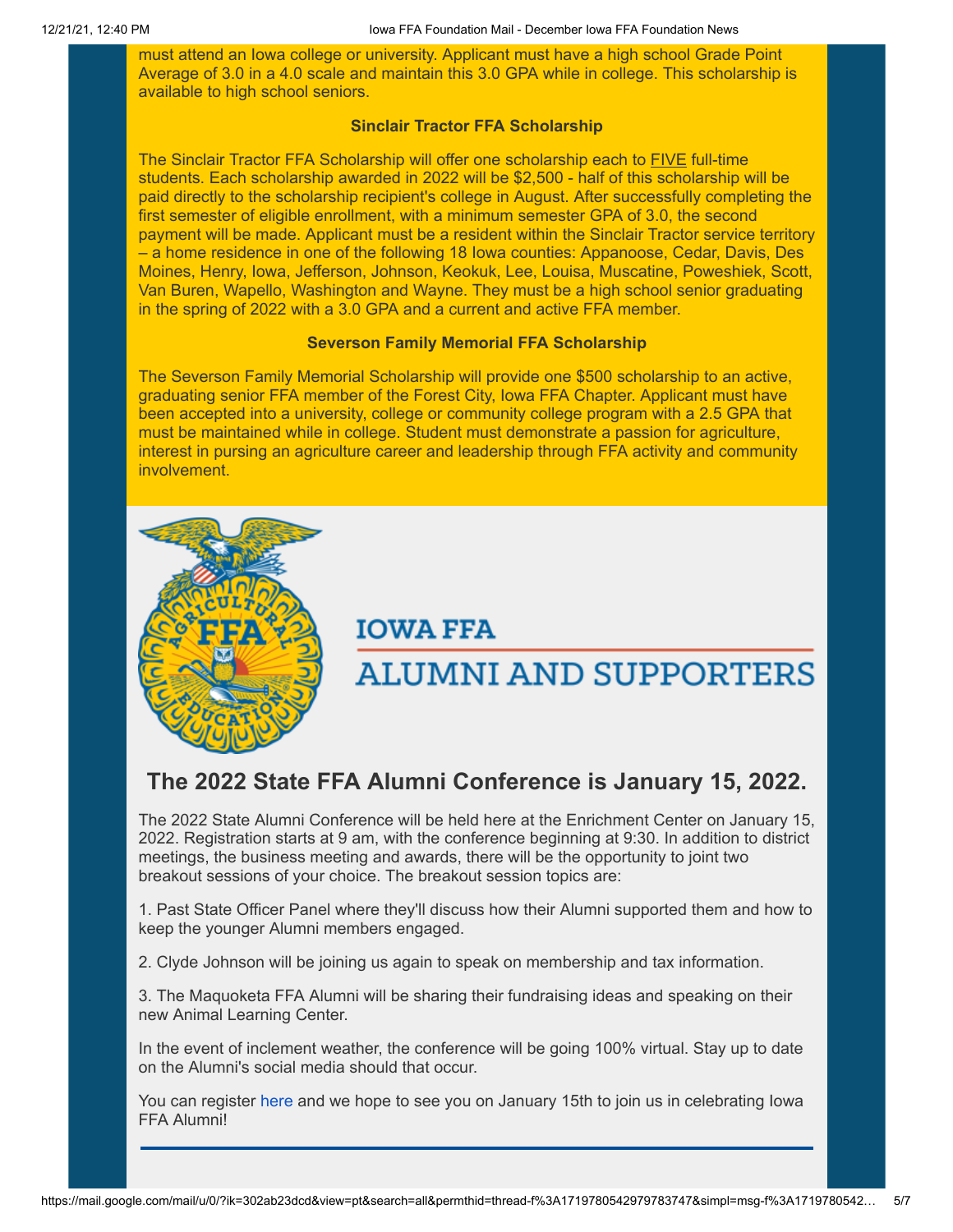

**Unable to attend the Black Ties Blue Jackets Gala but still want to contribute?**

**Donate an item for the silent auction!**

**[Click here to contact us](mailto:zoie@iowaffafoundation.org?subject=Silent%20Auction+Donation) about donating an item**



**We want to thank each one of you for your support in 2021.**

### **Our offices will be closed**

**Thursday, December 23th; Friday, December 24th & Friday, December 31st.**

No matter the size, your act of generosity will make a substantial impact to agricultural education in Iowa.

**[Donate Now](https://eml-pusa01.app.blackbaud.net/intv2/j/5EBD57AB-D9C0-4928-BA12-64C30AD99C86/r/5EBD57AB-D9C0-4928-BA12-64C30AD99C86_c16076ed-1414-4c36-9db8-d64d6a6b450c/l/A7219E03-FFF8-4AAA-B381-C024C81435E3/c)**